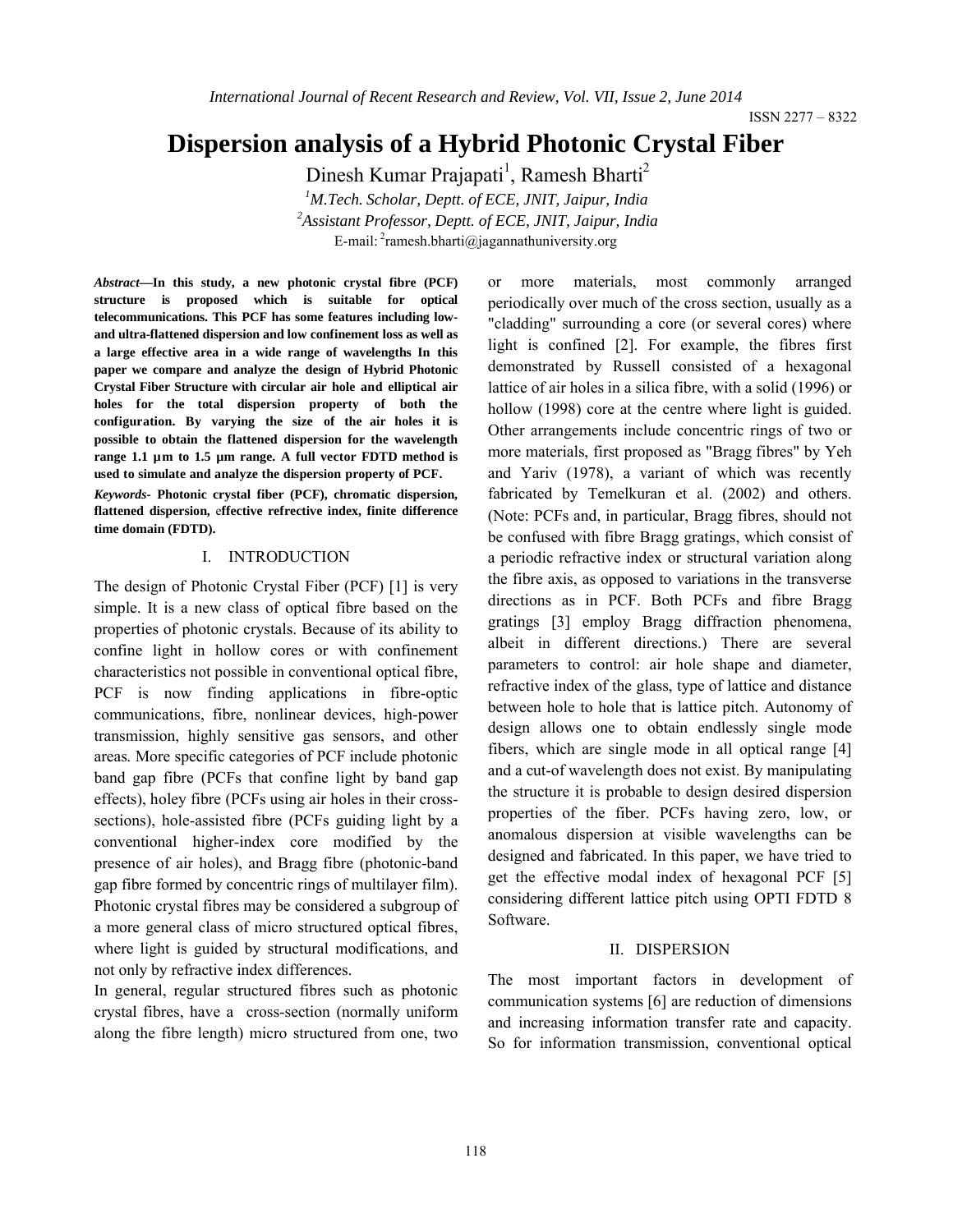fibres are used as proper transmission media. In order to decrease dispersion effect, dispersion-shifted fibres and zero-dispersion single-mode fibres are designed at a specified wavelength.

In high-speed optical transmission, flat dispersion [7] slope and low loss are needed in addition to zerodispersion. Thus, in recent years, researches are focused on new fibres called photonic crystal fibres (PCFs) because of their unique features such as very low confinement loss even in small bending radius, flexible design and controllable dispersion [8].

In this paper, the main focus is on Dispersion is an important characterization factor of optical fiber as it determines the distortion at the output of signals launched into the fiber. This in effect modifies the actual information carrying capacity or bit rate of the optical fiber. Dispersion measurement [9] gives an indication of the distortion to optical signals as they propagate down optical fibers. The delay distortion which leads to the broadening of transmitted light pulses, limits the information carrying capacity of the fiber.

The dispersion in optical fiber may arise due to various reasons and in practice three main factors have been analyzed, namely

- (i) Material dispersion
- (ii) Waveguide dispersion

(iii) Differential group dealy or Intermodal dispersion

The dependence of profile on the wavelength, also called as profile dispersion, is an important factor in introducing dispersion in fiber. The material dispersion is due to the variation of the refractive index of the fiber with the wavelength of signal source. The bandwidth in a fiber is also defined as the baseband frequency at which the transfer function falls to the half of its maximum value.

PCFs possess the attractive property great controllability in chromatic dispersion [5]. The chromatic dispersion profile can be easily controlled by varying the air hole diameter and the air hole pitch. The chromatic dispersion of a fiber is expressed in ps/(kmnm) by the equation 1.

The dispersion (D) is proportional to the second derivative of , with respect to the wavelength  $(\lambda)$ obtained as;

$$
-\qquad \qquad (1)
$$

Where  $Re($  ) is the real part of ,  $\lambda$  is wavelength, and c is velocity of light in vacuum.

### *Sellmeier Equation:*

The material dispersion also can be obtained by equation 2. The effective refractive index is directly obtained from the three-term Sellmeier formula given as:

$$
\begin{array}{cccc}\n & - & - & \n \end{array}
$$
\n(2)

Where  $\lambda$  is operating wavelength in  $\mu$ m and the Sellmeier coefficients for silica are:

$$
=0.69616630, \quad =0.40794260, \quad =0.89747940
$$
  
=0.068404300µm, \quad =0.11624140µm,   
=9.8961610µm

### *Total Dispersion:*

The total dispersion is calculated as the sum of the geometrical dispersion [7] (or waveguide dispersion) and the material dispersion obtained as:

$$
D() = (3)
$$

Where, is the confinement factor in silica that is close to unity. PCFs as the modal power is almost confined in the silica with high refractive index. Secondly, the total dispersion is obtained by equation 3.

### III.SIMULATION

Now we will analyze the dispersion properties of photonic crystal fiber and compared the properties for both the circular air holes ring and elliptical air holes rings. The designed PCF consists of a solid core with a regular array of air holes running along the length of the fiber acting as the cladding. For the entire configurations analyzed the mean cladding refractive index is lower than the core index. The wafer chosen is pure silica with refractive index 1.4446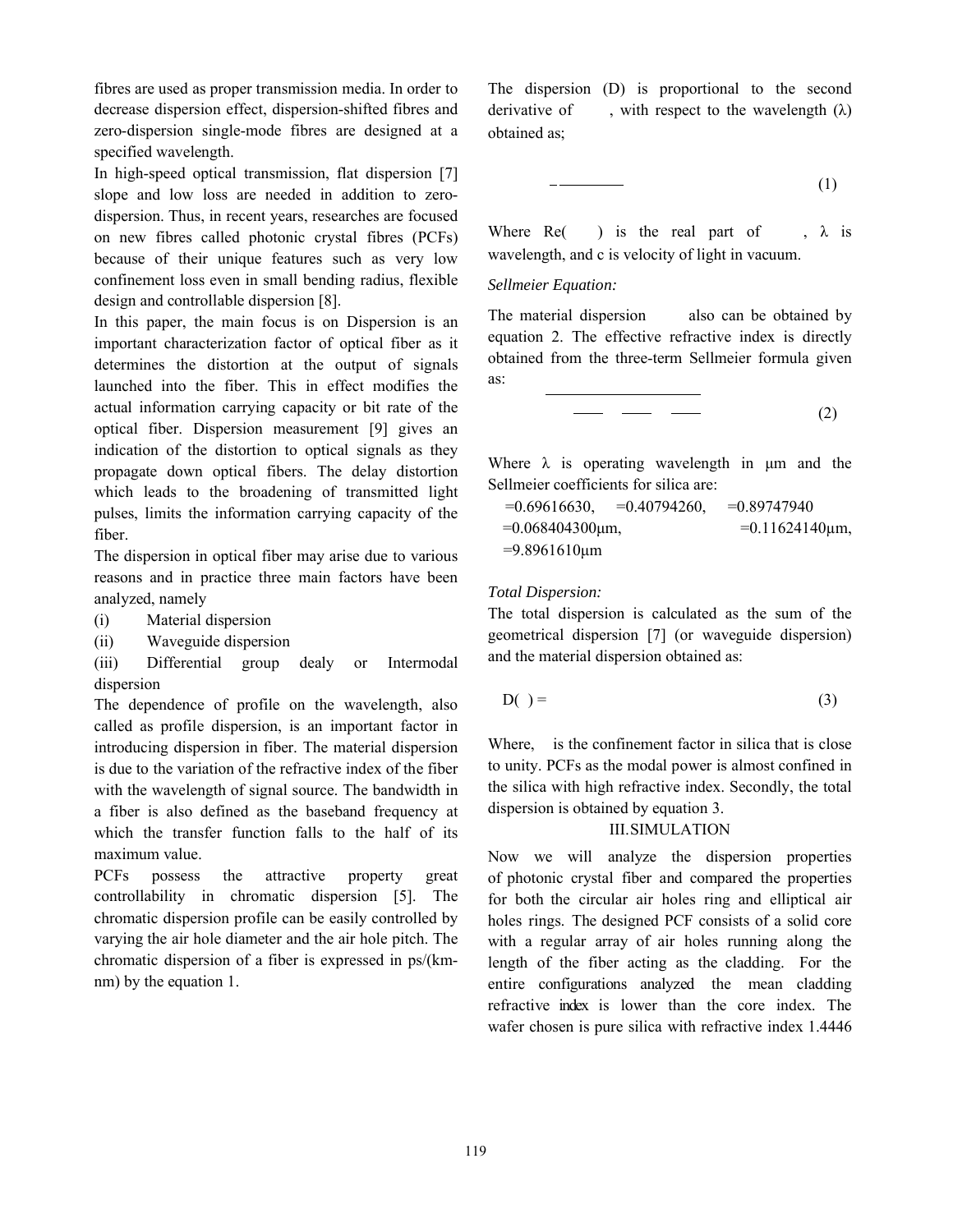and the refractive index of air holes is 1. The pitch (A) which is center to center spacing between two nearest air holes is kept as 2.3µm for the entire configuration. The lattice structure is in triangular shape and it form Hexagonal shape [10]. Here various configurations of PCF are considered. The dispersion property is numerically simulated by semi vector finite difference method for  $TE$  mode  $(X$ polarization) [11]. The full- vectorial finite difference method for TE mode (Xpolarization) and the TBC boundary condition is used for the simulation boundaries [12]. The various layouts designed and investigated using OPTIWAVE SYSTEM-FDTD mode solver tool and graphs are plotted using OriginPro 8 (The data analyzing and work space).

# *A. Configuration – I*

The PCF layout has hexagonal lattice [13] with circular air holes, number of ring =5 air hole diameter (d) =  $0.5$  $\mu$ m, lattice constant (A) = 2.3  $\mu$ m. The wafer dimension for three rings is length =  $16.1 \mu m$  and width = 13.943µm with refractive index 1.4446 of wafer and refractive index of air holes is 1.



Fig.1 HPCF Hexagonal Lattice with Circular air hole ring structure with pitch  $A = 2.3 \mu m$  and different diameter



Fig.2 Graph showing Effective Refrective Index for HPCF hexagonal structure

### *B. Configuration – II*

The PCF layout has hexagonal lattice with Circular air holes, number of ring  $=5$ , air hole diameter (d)  $=$ 0.1  $\mu$ m to 0.5  $\mu$ m (in increasing order from first ring to fifth ring) for layout, lattice constant  $(A) = 2.3 \mu m$ . The wafer dimension for five rings is Length  $= 23$ um Width =  $19.9186$  um with refractive index 1.4446 of wafer and refractive index of air holes is 1. Fig. 5 to fig.8 show the layout for 5 ring Circular air holes with various diameters.



Fig.3 HPCF Hexagonal with Circular air hole structure



Fig.4 Graph for Effective Refrective index distribution profile For PCF Structure (Circular air holes)

# *C. Configuration - III*

PCF layout has hexagonal lattice with Elliptical air holes, number of ring  $= 5$ , air hole diameter (d) with major axis =  $0.2 \mu$ m,  $0.4 \mu$ m,  $0.6 \mu$ m,  $0.8 \mu$ m,  $1.0 \mu$  $\mu$ m and minor axis = 0.05  $\mu$ m, 0.1  $\mu$ m, 0.15  $\mu$ m, 0.2  $\mu$  m, 0.25  $\mu$  m (in increasing order from first ring to fifth ring) for layout, lattice constant  $(A) = 2.3 \mu m$ .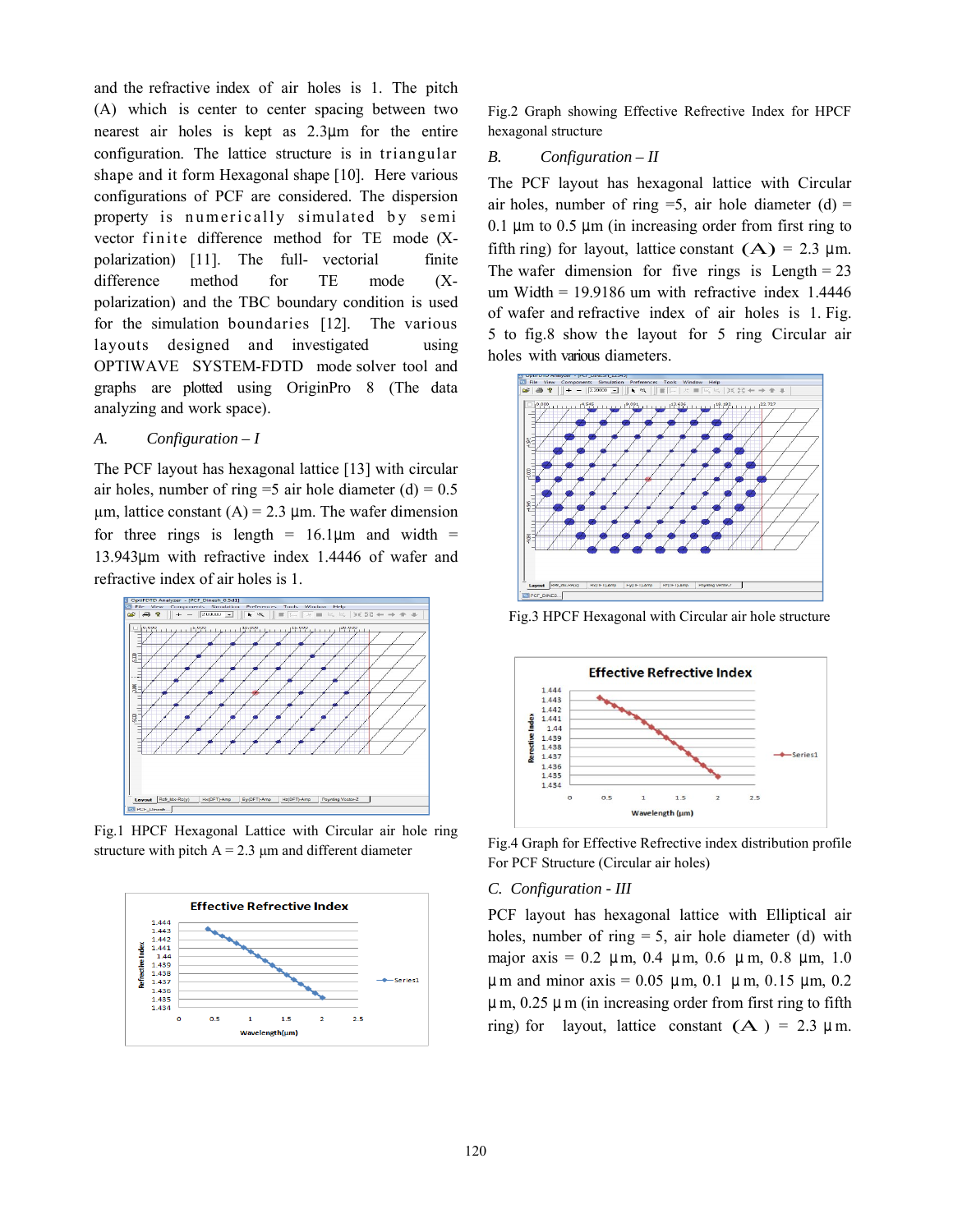The wafer dimension for five rings is Length  $= 23$ um Width = 19.9186 um with refractive index 1.4446 of wafer and refractive index of air holes is 1. Fig.5 to fig.8 shows the layout for 5 ring elliptical air holes with various diameters



Fig.5 HPCF Structure with Elliptical air hole



Fig.6 Refrective Index Distribution Profile of HPCF Structure (Elliptical air hole ring with pitch  $A = 2.3 \mu m$  and different diameter)

#### IV. RESULTS AND CONCLUSION

In this paper, we have presented some new design of PCF having Hybrid Structure with different air holes configurations. It has been observed that the unique properties of PCF like Zero order dispersion got affected with the variation in the wafer dimension.. It is observed that all the structures proposed has shown the most negative (zero order) dispersion in between the wavelength range of 1.0 μm to 1.5 μm.

But HPCF structure with Elliptical Air holes having the more flattened dispersion characteristics compare than other two structures (Circular Air holes).



Fig.7 Graph Showing Total dispersion in Different Hybrid PCF hexagonal structures at different Diameters air holes with pitch  $(A) = 2.3 \mu m$ 

### V. REFERENCES

- [1] Soeun Kim, Yong Soo Lee, Chul-Sik Kee, Chung Ghiu Lee "Hybrid Lattice Photonic Crystal Fiber" 18th European Conference on Network and Optical Communications & 8th Conference on Optical Cabling and Infrastructure ISBN: 978-1-4673-5822-4, Graz, Austria, July 10-12, 2013,
- [2] Yashar Esfahani Monfared "Hybrid-cladding Photonic Crystal Fiber with Novel Dispersion Properties" , IEEE Journal, feb. 2012
- [3] Harish Singh Kanya, Abhishek Katariy, Ajay Kumar Bairwa "Design and Comparison of CA-PCF and EA-PCF for Dispersion Property" International Conference on Communication Systems and Network Technologies, Jaipur. june 2012
- [4] Shish Ram, Ritu Sharma and Vijay Janyani, Rotash Kumar, "Comparison of Dispersion Properties for Different Lattice of Photonic Crystal Fiber" Special Issue of International Journal of Computer Applications (0975 –8887) on Electronics, Information and Communication Engineering - ICEICE No.3, Dec 2011
- [5] S. Olyaee F. Taghipour, "Ultra-flattened dispersion hexagonal photonic crystal fibre with low confinement loss and large effective area" IET Optoelectron., Vol. 6, Iss. 2, pp. 82–87, Sept. 2012
- [6] Rifat Ahammed, Rajib Ahmad, S. M. Razzak "Design of Large Negative Dispersion and Modal Analysis for Hexagonal, Square, FCC and BCC Photonic Crystal Fibers" IEEE, june, 2013
- [7] K.K.Sharma, Pranaw Kumar, "Some novel photonic crystal fiber structures based on Pascal's triangle and their dispersion behaviour" ICECT 2012, Kanyakumari, India, april 6-8,2012.